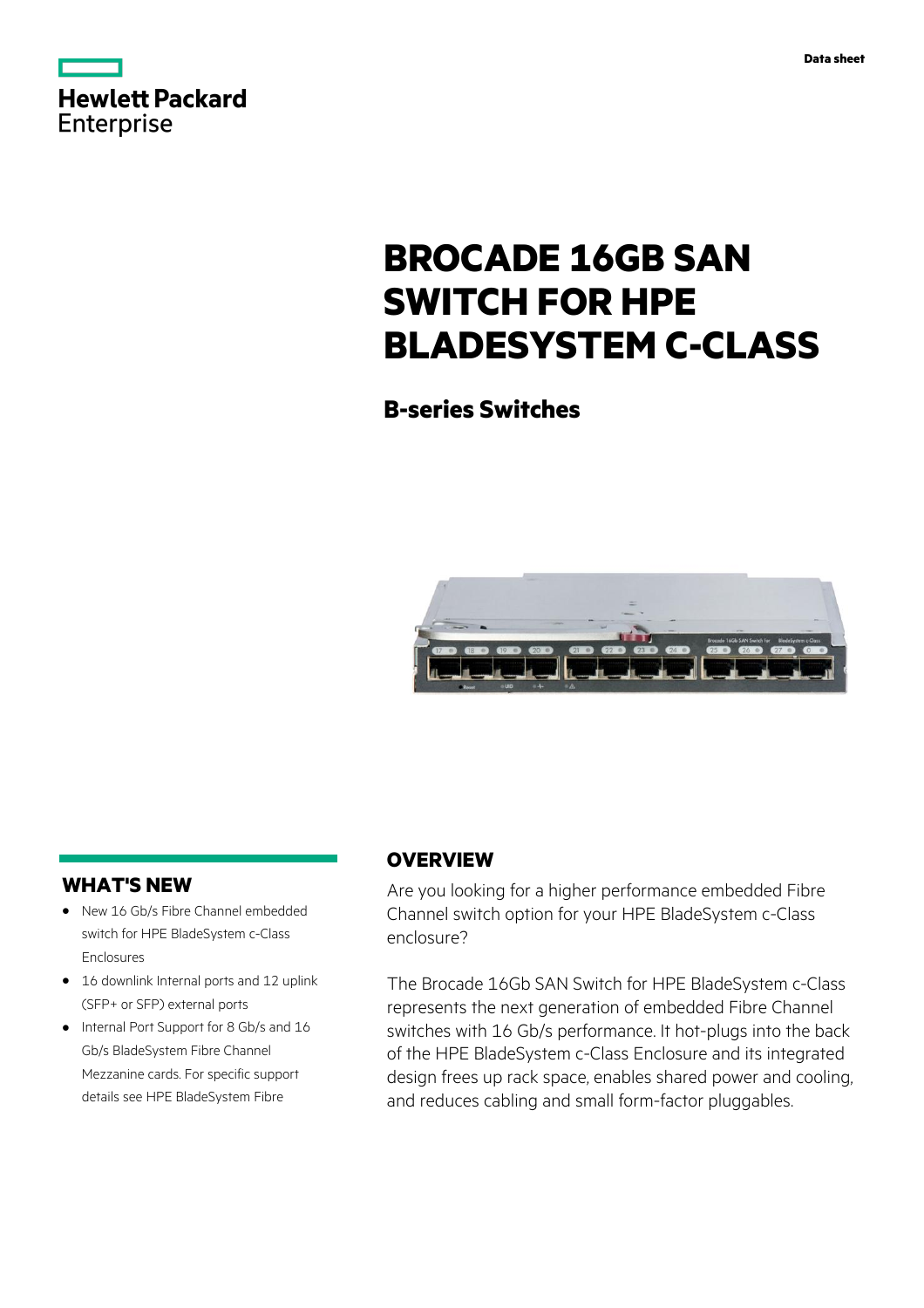**Data sheet** Page 2

Channel Adapters

**·** Support for up to six switches per c7000 chassis

Enhanced trunking support with external switches provides higher bandwidth to enable demanding applications and high density server virtualization. In addition, the 16 or 28 autosensing ports support lower bandwidth components for investment protection and an upgrade license enables customers to 'pay as they grow'. The Brocade 16Gb SAN Switch saves space and cost, simplifies the SAN environment, enables easier deployment and management and delivers the performance required for higher throughput applications.

## **FEATURES**

## **Enables Data Center Consolidation and Cost Savings Through Stateof-the-art Design and Performance**

The Brocade 16 Gb SAN Switch for HPE BladeSystem c-Class enables data center consolidation with HPE BladeSystem c-Class enclosures through a stateof-the-art zero-footprint design while lowering cost through shared power and cooling, fewer cables and SFPs and a reduction in space.

Enables support of virtualized environments through industry leading 16 Gb/s Fibre Channel performance. Both internal and external facing ports auto-sense lower bandwidth components for flexibility and investment protection (4, 8 or 16 Gb/s for external ports and 8 or16 Gb/s for internal ports).

### **Enables High Density Virtualization and Deployment of I/O Intensive Applications on HPE BladeSystems**

The Brocade 16 Gb SAN Switch for HPE BladeSystem c-Class offers a nonblocking architecture that supports up to 896 Gb/s of full duplex throughput.

Supports port trunking of up to 8 SAN ports for a total of up to 128 Gb/s balanced throughput. Trunking of the SAN-facing ports with external Brocade or HPE B-series Switches provides a high-bandwidth solution while lowering costs through fewer SFPs and cables.

Enables organizations to better manage data flows and meet service level agreements while maintaining optimized application performance in virtual environments with new Adaptive Networking services, including Adaptive Fabric Quality of Service, Traffic Isolation, and Ingress Rate Limiting.

### **Simplifies Data Center Management Through Integration with Management Platforms and Tools**

The Brocade 16 Gb SAN Switch for HPE BladeSystem c-Class integrates with HPE Onboard Administrator for BladeSystem, HPE Systems Insight Manager, and HPE Storage Essentials.

Leverages existing HPE B-series management and monitoring tools.

Enables the use of industry standard interfaces to integrate management with other applications.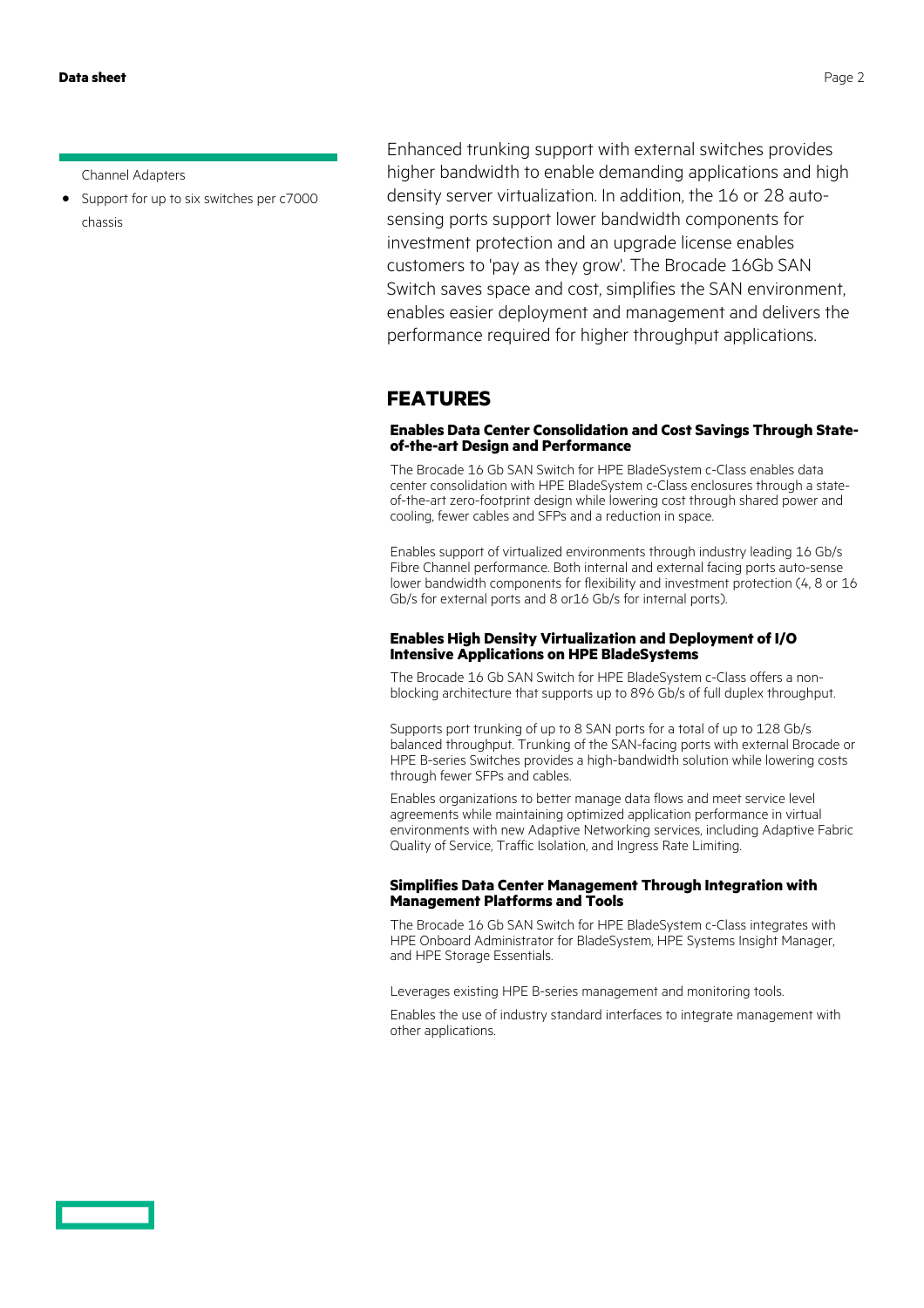$\overline{\phantom{0}}$ 

|                              | <b>Class</b>                                                                                                                                                                                                                         |
|------------------------------|--------------------------------------------------------------------------------------------------------------------------------------------------------------------------------------------------------------------------------------|
| <b>Port speed</b>            | 16 Gb/s Fibre Channel                                                                                                                                                                                                                |
| Aggregate switch bandwidth   | 896 Gb/s<br>End-to-end, full duplex                                                                                                                                                                                                  |
| <b>Encryption capability</b> | In flight encryption                                                                                                                                                                                                                 |
| <b>Protocol supported</b>    | Fibre Channel                                                                                                                                                                                                                        |
| <b>Availability features</b> | Redundant switches per BladeSystem for high availability<br>Hot-swappable<br>Hot-code load activation                                                                                                                                |
| <b>Form factor</b>           | Embedded                                                                                                                                                                                                                             |
| <b>Upgradability</b>         | Standard 16 or 28 ports<br>12-port upgrade LTU available<br>Power Pack+ upgrade LTU also available for base models                                                                                                                   |
| <b>Software (optional)</b>   | Power Pack+ Software Bundle<br><b>ISL Trunking</b><br>Advanced Performance Monitoring<br>Fabric Watch<br><b>Extended Fabric</b><br>HPE SAN Network Advisor Enterprise Software<br>HPE SAN Network Advisor Professional Plus Software |

# **Technical specifications Brocade 16Gb SAN Switch for HPE BladeSystem c-**